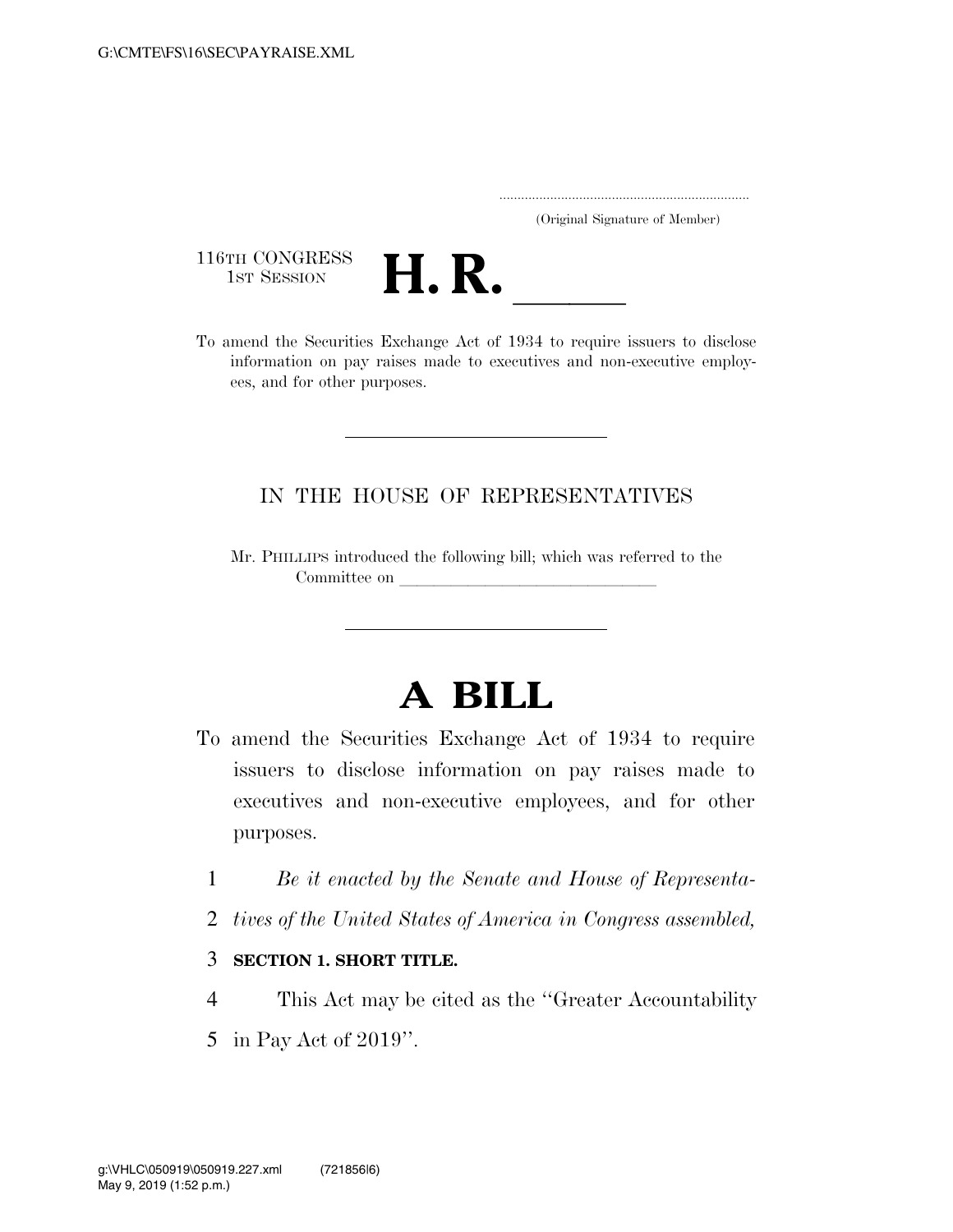## **SEC. 2. PAY RAISE DISCLOSURES.**

 Section 13 of the Securities Exchange Act of 1934 (15 U.S.C. 78m) is amended by adding at the end the following:

 ''(s) PAY RAISE DISCLOSURES.—An issuer required 6 to file an annual report under this section or section  $15(d)$ , that is not an emerging growth company, shall include in such report—

 $\frac{1}{2}$  (1) the percentage increase in the median of the annual total compensation of all executive offi- cers (as such term is defined in section 240.3b-7 of title 17, Code of Federal Regulations) of the issuer over the last completed fiscal year;

 $(2)$  the percentage increase in the median of the annual total compensation of all employees of the issuer, excluding executive officers, over the last completed fiscal year;

 ''(3) the ratio of the percentage described in paragraph (1) to the percentage described in para-graph (2);

21 ''(4) a comparison of the percentage described in paragraph (1) to the percentage change over the same period in the Consumer Price Index for All Urban Consumers published by the Bureau of Labor Statistics of the Department of Labor; and